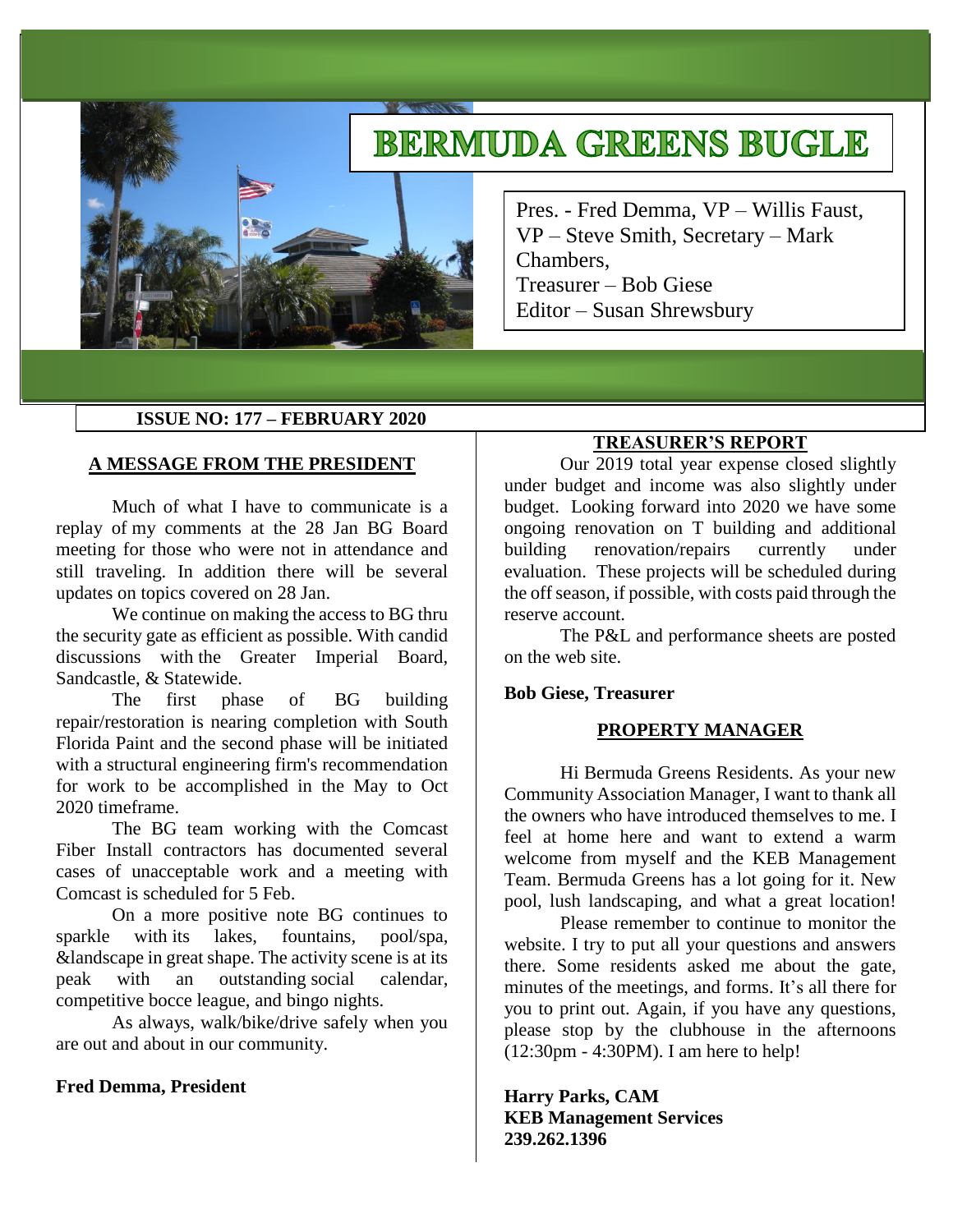# **BERMUDA GREENS WEBSITE**

# Website: BermudaGreensNaples.com

Check the new Activities tab to see what's available to all of our residents!

A Committees tab has been added where you can view each of the Bermuda Greens standing committees, their members and a contact.

Did you know that you can click on the Calendar at the bottom of the Home page to see what's coming up this week? Check it out!

A link to the front gate Checkpoint website has been added to the Useful Information page. Thank you Carol Nucci for the suggestion.

Is there something else you would like to see? Let us know and we'll check it out!

www.BermudaGreensNaples.com [bermudagreensnews@gmail.com.](mailto:bermudagreensnews@gmail.com)

. **Sue Giese, Jan McCloskey Web team members**

# **LANDSCAPE COMMITTEE**

No report at this time

## **Emi Lydem & Steve Smith, Chairs Landscape Committee**

# **BOCCE**

Our Bermuda Greens Bocce League is off to a great start. We are already heading into our fifth week of play. League standings come out after all teams have completed play for the past week. With so many rescheduled games, it may take a little extra time to release standings.

It is good to see the effort players are making to make sure they can play their matches. The peanut gallery is quite large no matter when the games are played. Come on over to the Bocce Court and watch a match and get to know your neighbors. You don't have to be a player to come and watch. All are welcome.

**Linda, Bocce Steering Committee Bob Giese Joe Devita Fred Demma Willis Faust**

# **LONG RANGE PLANNING COMMITTEE**

No report at this time.

## **Sue Giese, LRPC Chair**

## **SOCIAL COMMITTEE NEWS**

The next event is a pancake breakfast scheduled for February 15. The doors open at 9:30. This is a very popular event. Plan to attend and invite your neighbors. The charge is \$6.

Watch the kiosk for future activities.

# **Social Committee Chairs, Tommie and Marilyn co- chairs BINGO**

Bingo is back every 2nd and 4th Monday of the month at 7:00 PM in the Bermuda Greens Clubhouse!

A lucky "7" or "11" was not rolled on the dice during our last session on January 27th, so the "Prize Plus" pot was rolled forward and continues to grow! Be sure you're there when it does hit... if it is activated, the pot is added to the regular pot for that night and all prizes will be increased proportionally! The PrizePlus pot keeps getting larger each session until a "7" or "11" is rolled at the start of the session. Invite your friends and neighbors... more players make for more fun and bigger prizes!

Bingo cards (each with three games) are still just \$6 each, and are good for all games that night. Small bills (especially \$1 bills) and exact change if possible are appreciated.

Bring some snacks to share if you can. Hope to see you all at Bingo!

# **Dan Howard, Coordinator and Caller**

## **DOMINOS**

There has been a good turnout for Dominoes both on Tuesday mornings at 10:00 and when we met on Monday, January 20th at 6:30. Come out and join us for future sessions!!

Please note - We will not play on Tuesday, February 4th due to the CPR training but will resume again on Tuesday, February 11th. Also we will play